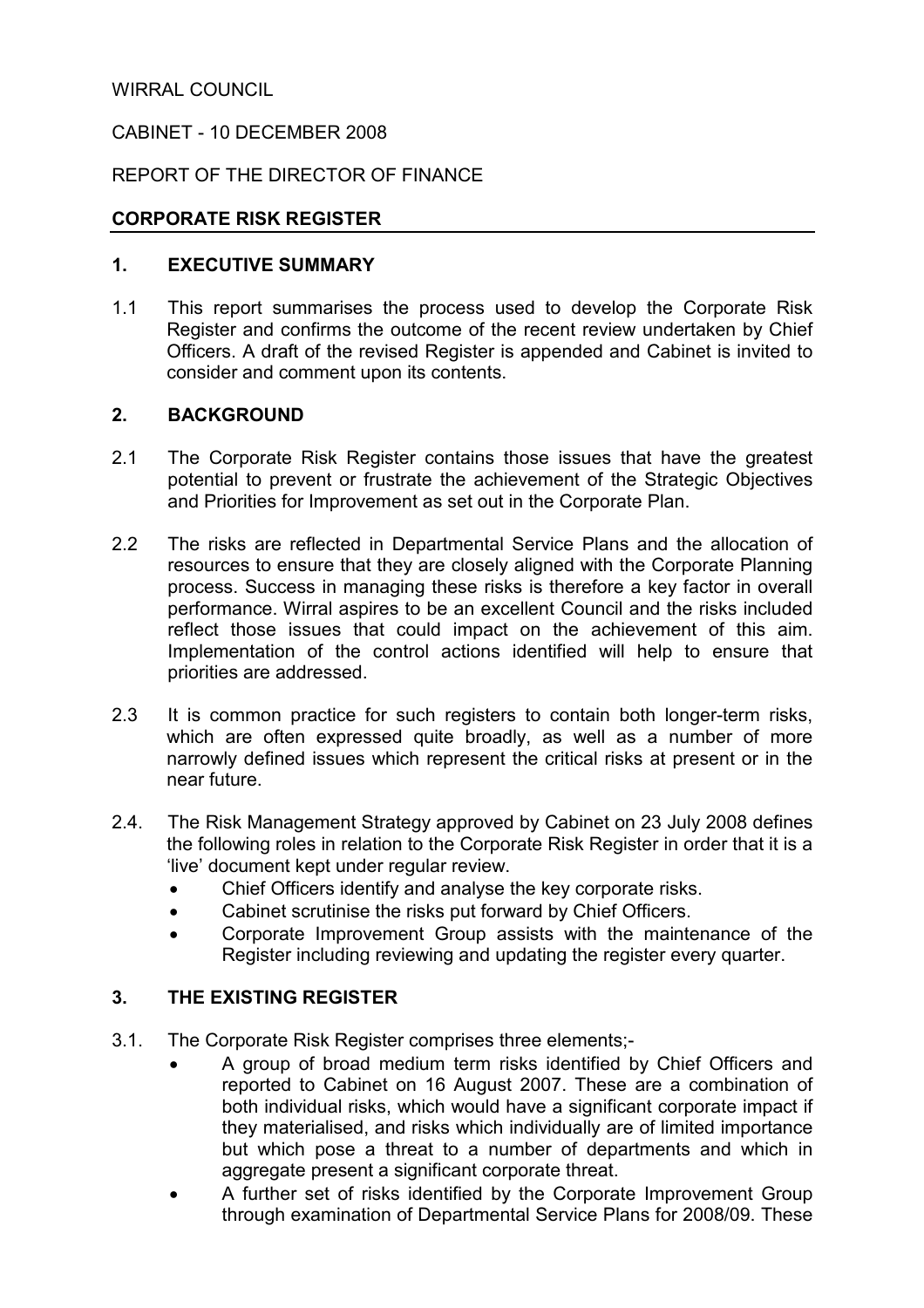and the risks identified above were agreed by Cabinet on 13 March 2008.

• A number of 'short term' risks added by the Corporate Improvement Group during 2008/09 following evaluation of issues escalated upwards by individual departments reflecting the 'live' nature of the Register.

# 4. REVIEW PROCESS

- 4.1. The Risk Management Strategy states that the Corporate Risk Register will be regularly reviewed by the Corporate Improvement Group. Reviews were conducted at the end of each quarter with changes reported to Cabinet as part of the Financial and Performance Monitoring Summary report.
- 4.2. The Strategy also states that Chief Officers will undertake an annual review of the Register to ensure that its content continues to reflect the key risks to delivery of the Corporate Plan. This followed Cabinet agreement of the Strategic Objectives and the Priorities for Improvement for 2009/10 on 25 September 2008 and was undertaken by Chief Officers on 13 November 2008. In carrying out the review the following points were considered:-
	- What major changes have occurred since 2007 or can be anticipated for 2009/10?
	- What significant implications do those changes pose for the delivery of the Strategic Objectives and Priorities for Improvement?
	- If the current register does not adequately reflect all significant risks, do any existing risks need to be re-phrased or new ones added?
	- Should any of the existing risks be removed, because they no longer pose as great a corporate threat as they have previously?
	- What changes to the risk scores can be agreed, given the action being taken to address them and/or internal or external changes that have occurred?
- 4.3. A draft revised Register is appended with the following significant changes suggested to the existing risks:-
	- Risk 18. The net score for 'Failure to deliver the Local Pay Review' has been reduced from 10 to 8 to reflect Phase 1 of the Review having been successfully executed.
	- Risk 21 'Susceptibility of IT provision to disruption' was removed as it was considered to be addressed within risk 1 'Key Council services are not resilient to disruption and business continuity arrangements are inadequate'
	- Risks 22, 23 and 24 were evaluated as having net risk scores of 15 and are higher than all the other existing risks. In part this reflects their recent addition to the Register and the limited information available about how they are being addressed. The scores will be reviewed as information becomes available and, in the short term, efforts will be focused on controlling these risks.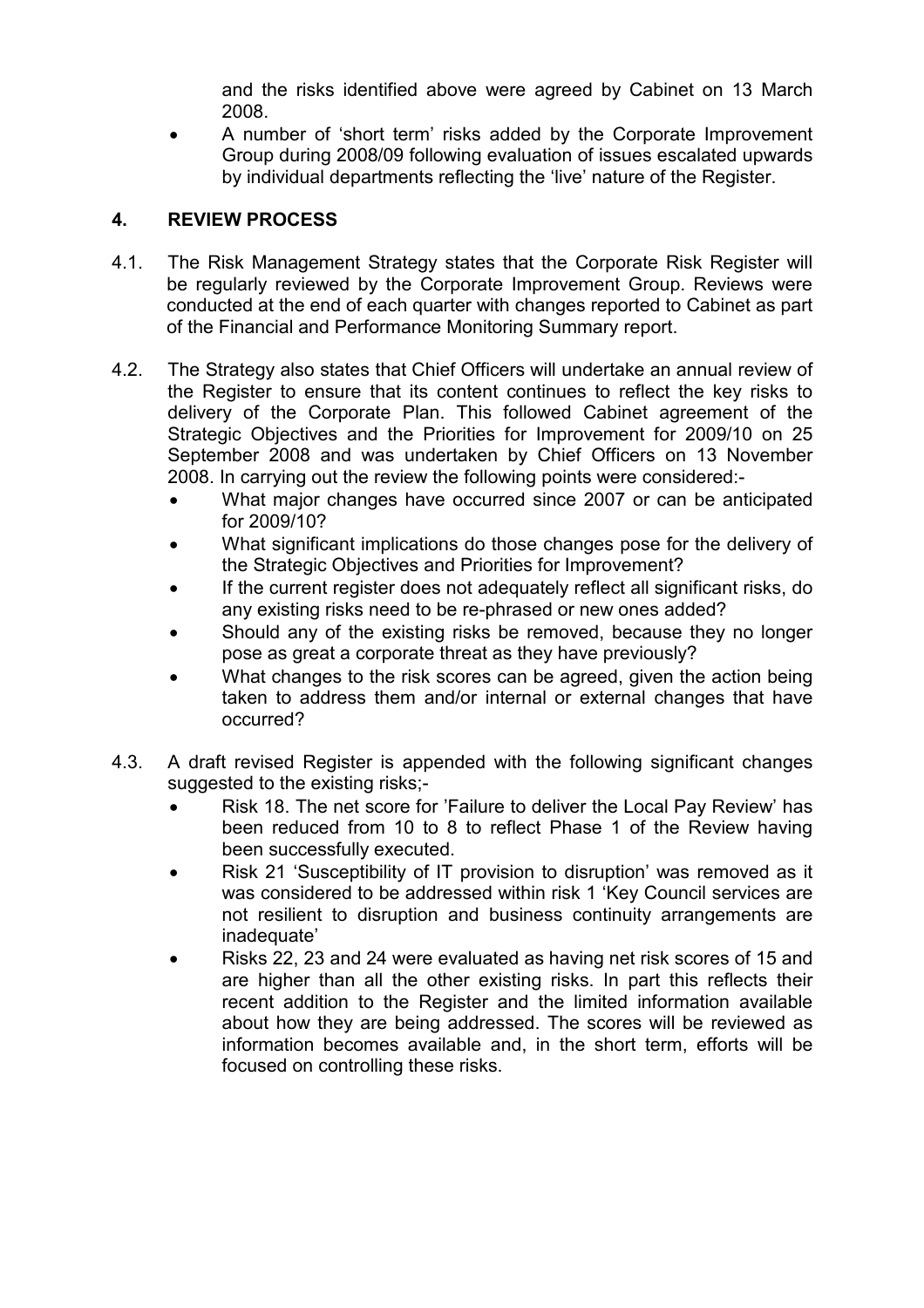- 4.4. The following issues are put forward as possible additions to the Register and have to be fully analysed:-
	- Failure to address community cohesion, development and engagement
	- Failure to address health inequalities.
	- Failure to effectively plan for and manage the impact of climate (environmental) change.
	- Failure to manage Council assets effectively.
	- Serious failure in information governance.
	- Failure to smoothly transfer 16/18 responsibilities from the Learning and Skills Council to Wirral Council from September 2010.
- 4.5. The draft Register represents the views of Chief Officers, and Cabinet views are requested on whether, having regard to the points in paragraph 4.2, the risks identified are those that reflect the key challenges faced by the Council in delivering its Strategic Objectives and Priorities for Improvement in the coming financial year.
- 4.6. Cabinet will receive a full update to the Register within six months. This will take account of any control actions planned by individual departments in 2009/10 and Cabinet will be requested to approve the Risk Register.
- 4.7. Progress against the risks on the Register will continue to be provided on a quarterly basis as part of the Financial and Performance Monitoring Summary.
- 4.8. The Risk Management Strategy is to be reviewed in July 2009. Opportunities to enable the greater involvement of Cabinet in identifying the key corporate risks will be explored.

## 5. FINANCIAL IMPLICATIONS

5.1. Whilst there are no direct financial implications arising from this report, effective management of those risks with a financial impact will help improve value for money.

## 6. STAFFING IMPLICATIONS

6.1 There are no direct staffing implications. However some of the corporate risks directly concern human resources issues.

## 7. EQUAL OPPORTUNITIES IMPLICATIONS

7.1. Effective management of the corporate risks will contribute to the achievement of all corporate objectives.

## 8. COMMUNITY SAFETY IMPLICATIONS

8.1 Effective management of the corporate risks will contribute to the achievement of all corporate objectives.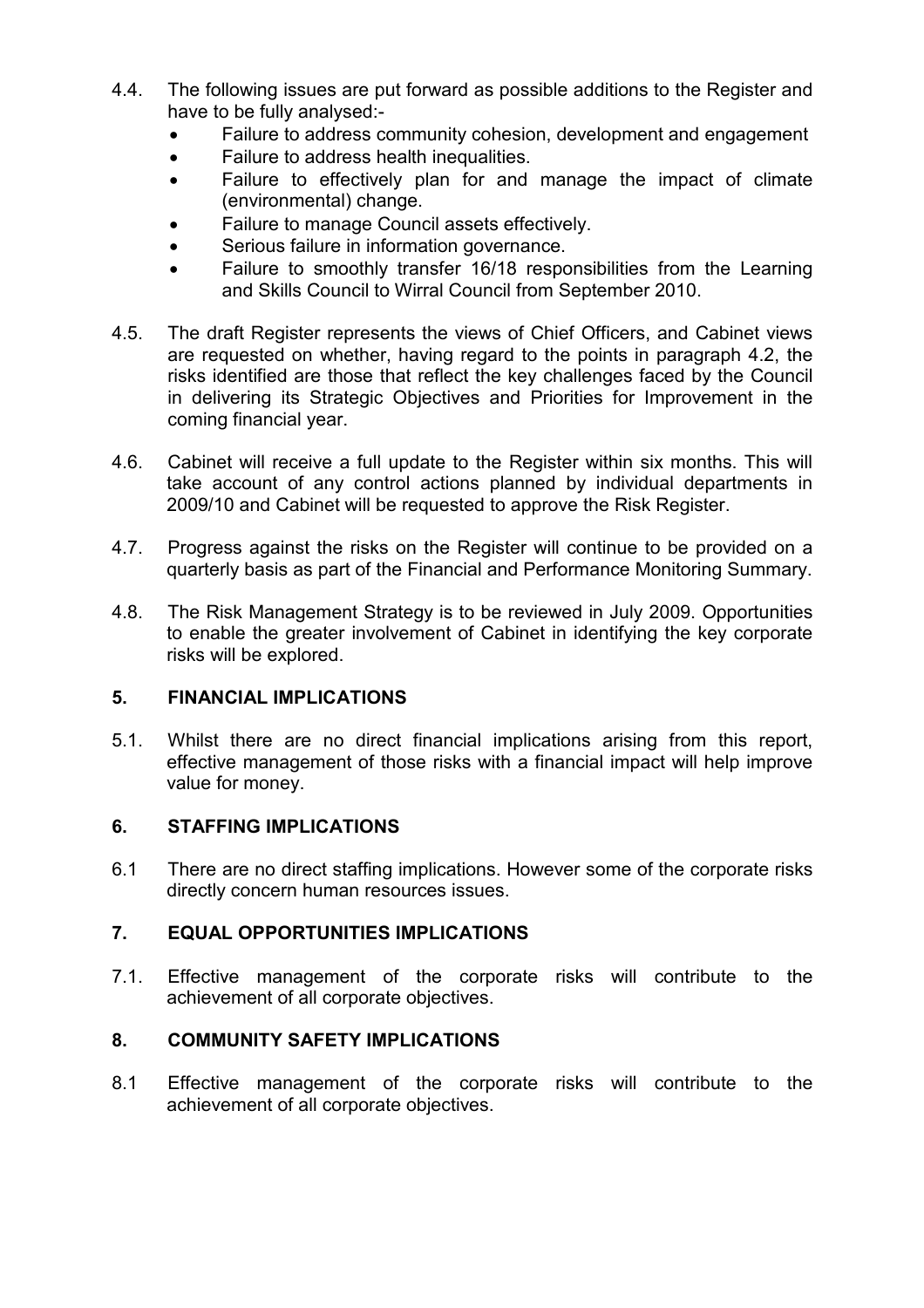### 9. LOCAL AGENDA 21 IMPLICATIONS

9.1. Effective management of the corporate risks will contribute to the achievement of all corporate objectives.

### 10. HUMAN RIGHTS IMPLICATIONS

10.1 Effective management of the corporate risks will contribute to the achievement of all corporate objectives.

#### 11. PLANNING IMPLICATIONS

11.1 There are none arising from this report.

### 12. LOCAL MEMBER SUPPORT IMPLICATIONS

12.1. There are no specific implications for any Members or wards.

#### 13. BACKGROUND PAPERS

13.1 Risk Management Strategy - July 2008.

#### 14. RECOMMENDATIONS

That

- (1) Cabinet consider and comment upon the draft Corporate Risk Register;
- (2) a full update to the Register be provided within six months; and
- (3) progress in managing the corporate risks continue to be included in the quarterly Financial and Performance Monitoring Summary reports.

 IAN COLEMAN DIRECTOR OF FINANCE

FNCE/283/08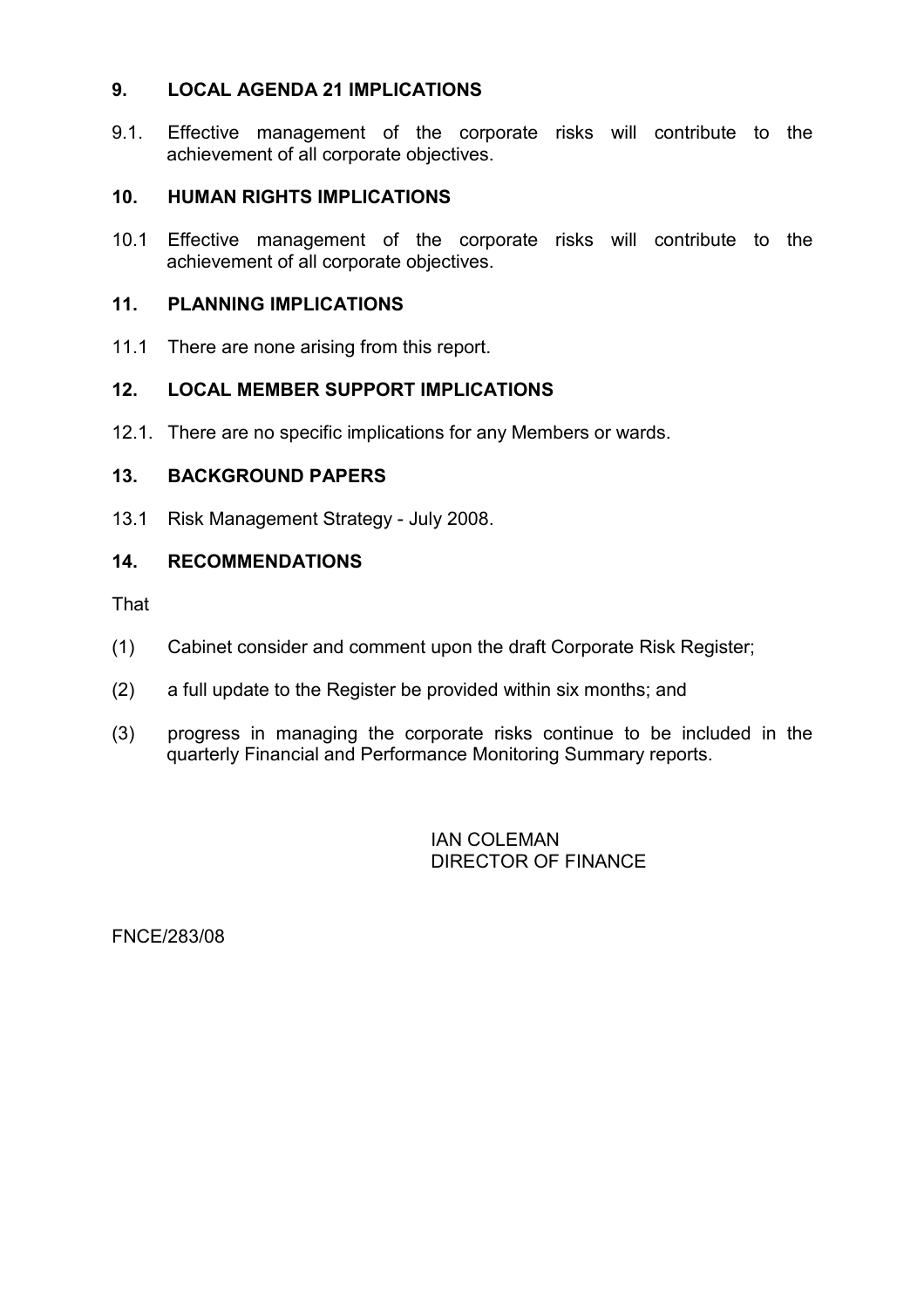#### WIRRAL COUNCIL - CORPORATE RISK REGISTER – NOVEMBER 2008

| No. | Description                                                                                                                   | Officer<br>Responsible | Gross<br><b>Risk</b><br>Score         | <b>Existing Controls</b>                                                                                                                                                                                                                                                                                                                                                                                                                                                                                                       | Net Risk<br>Score                     | <b>Additional Control Action</b><br><b>Planned in 2008/09</b>                                                                                                                                                                                          | Officer<br>Responsible                                                          | <b>Target Date</b>                             |
|-----|-------------------------------------------------------------------------------------------------------------------------------|------------------------|---------------------------------------|--------------------------------------------------------------------------------------------------------------------------------------------------------------------------------------------------------------------------------------------------------------------------------------------------------------------------------------------------------------------------------------------------------------------------------------------------------------------------------------------------------------------------------|---------------------------------------|--------------------------------------------------------------------------------------------------------------------------------------------------------------------------------------------------------------------------------------------------------|---------------------------------------------------------------------------------|------------------------------------------------|
|     |                                                                                                                               |                        | (Likelihood<br>$x$ Impact =<br>Total) |                                                                                                                                                                                                                                                                                                                                                                                                                                                                                                                                | (Likelihood<br>$x$ Impact =<br>Total) |                                                                                                                                                                                                                                                        |                                                                                 |                                                |
| 1.  | Death or serious<br>injury to a service<br>user, staff<br>member, or<br>anyone to whom<br>the Council owes<br>a duty of care. | Stephen<br>Maddox      | $4 \times 5 = 20$                     | • Health and safety risk register identifying<br>corporate H&S risks has been developed.<br>Significant corporate and departmental<br>capacity and expertise<br>• Work of Central Health & Safety<br>committee.<br>Corporate and departmental health and<br>safety policy specifies roles and<br>responsibilities<br>• H&S policies for significant staff and<br>public health hazards<br>• Legislative Compliance Audit programme<br>of all Council premises<br>Programme of auditing health and safety<br>management systems | $2 \times 5 = 10$                     | Institute Of Safety and<br>$\bullet$<br>Health (IOSH) Managing<br>Safely training to all<br>Managers and<br>Supervisors below Head<br>of Service<br>Further review and<br>development of H&S<br>arrangements<br>Continuing audits of H&S<br>management | $-Mark$<br>Camborne<br>$\bullet$ Mark<br>Camborne<br>$\bullet$ Mark<br>Camborne | April<br>08<br>onwards<br>• Ongoing<br>Ongoing |
| 2.  | Failure to prepare<br>adequately<br>for/manage the<br>impact of a<br>pandemic.                                                | Stephen<br>Maddox      | $5 \times 5 = 25$                     | Specific strategy prepared and updated<br>regularly by Department of Adult Social<br>Services (DASS).<br>Close ongoing work with Primary Care<br>Trust (PCT) (e.g. on mass vaccination)<br>Engagement with independent social care<br>providers to develop their own plans<br>Priorities for anti-viral drugs within<br>workforce have been identified                                                                                                                                                                         | $2 \times 5 = 10$                     |                                                                                                                                                                                                                                                        |                                                                                 |                                                |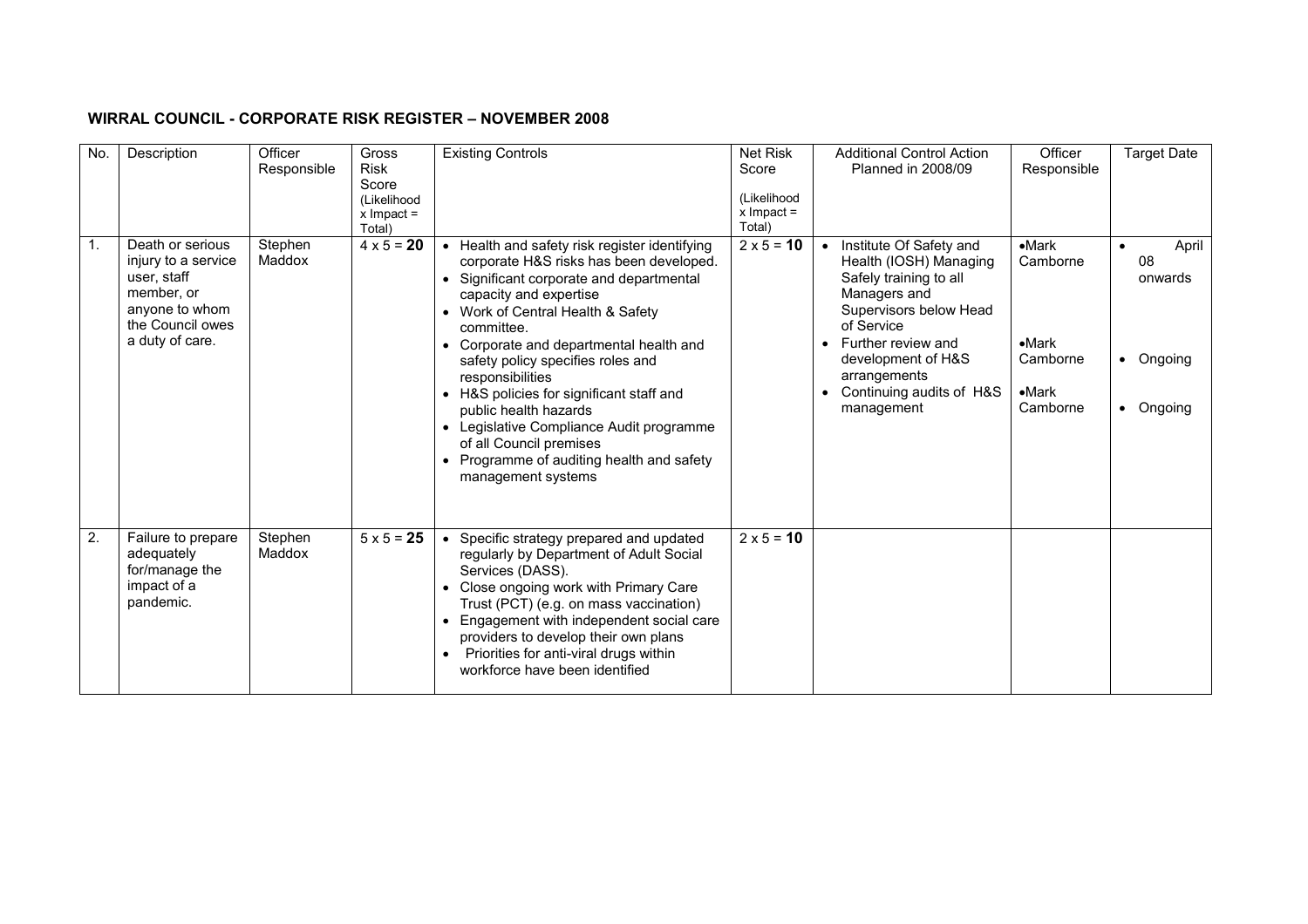| No. | Description                                                                                                                                  | Officer<br>Responsible                             | Gross<br><b>Risk</b><br>Score<br>(Likelihood<br>$x$ Impact =<br>Total) | <b>Existing Controls</b>                                                                                                                                                                                                                                                                                                                                                                                                                                                                                                                                                                                                            | <b>Net Risk</b><br>Score<br>(Likelihood<br>$x$ Impact =<br>Total) | <b>Additional Control Action</b><br>Planned in 2008/09                                                                                                                                                                                                                                                                                                       | Officer<br>Responsible                                                       | Target Date                                                  |
|-----|----------------------------------------------------------------------------------------------------------------------------------------------|----------------------------------------------------|------------------------------------------------------------------------|-------------------------------------------------------------------------------------------------------------------------------------------------------------------------------------------------------------------------------------------------------------------------------------------------------------------------------------------------------------------------------------------------------------------------------------------------------------------------------------------------------------------------------------------------------------------------------------------------------------------------------------|-------------------------------------------------------------------|--------------------------------------------------------------------------------------------------------------------------------------------------------------------------------------------------------------------------------------------------------------------------------------------------------------------------------------------------------------|------------------------------------------------------------------------------|--------------------------------------------------------------|
| 3.  | Key Council<br>services are not<br>resilient to<br>disruption and<br>business continuity<br>arrangements are<br>inadequate.                  | Chief<br>Officers'<br>Management<br>Team<br>(COMT) | $5 \times 5 = 25$                                                      | Dedicated team provides support and<br>quidance.<br>• Plans exist for many services<br>Corporate approach to service continuity<br>agreed<br>• All departments have identified and<br>reviewed their critical activities<br>• Training provided to all departments in<br>constructing business continuity plans<br>• Audit of IT disaster recovery planning<br>undertaken<br>External suppliers identified and position<br>statement as to their arrangements<br>compiled                                                                                                                                                           | $2 \times 4 = 8$                                                  | Finalise the corporate<br>$\bullet$<br><b>Business Continuity Plan</b><br>for Wirral<br>Finalise all Departmental<br>$\bullet$<br><b>Business Continuity</b><br>Plans<br>Ensure external agencies<br>have cohesive continuity<br>arrangements<br>Conduct tabletop<br>exercise to test the<br>efficiency of plans                                             | Mark<br>Camborne<br>Mark<br>Camborne<br>Mark<br>Camborne<br>Mark<br>Camborne | November<br>2008<br>• Oct 2008<br>• Ongoing<br>March<br>2009 |
| 4.  | Changing need<br>and demand for<br>services (driven by<br>legislative, social<br>and demographic<br>change) is not<br>managed<br>effectively | <b>Jim Wilkie</b>                                  | $5 \times 4 = 20$                                                      | Demographic changes are monitored and<br>used to inform robust needs analyses and<br>evidence basis for priority setting and<br>incorporation into planning frameworks for<br>the council and in partnership.<br>Specific teams are established to consider<br>individual issues.<br>Impact of policy and legislative changes is<br>incorporated into plans and budgets.<br>Corporate, departmental and partnership<br>planning processes.<br>Greater focus on Sustainable Community<br>Strategy.<br>• LAA agreed and implemented.<br>implementation of Equality & Diversity<br>Strategy will influence future service<br>provision | $2 \times 4 = 8$                                                  | Introduce Equalities<br>$\bullet$<br>Strategy Policy &<br>Standard<br>Renew and improve<br>corporate service<br>planning process to<br>ensure that trends are<br>anticipated & the impact<br>of legislative and policy<br>change considered.<br>Annual review and<br>refresh of key delivery<br>plans including LAA /<br>corporate and<br>departmental plans | <b>Russ</b><br>Glennon<br>Jim Wilkie<br>Jim Wilkie                           | Ongoing<br>Ongoing<br>Ongoing                                |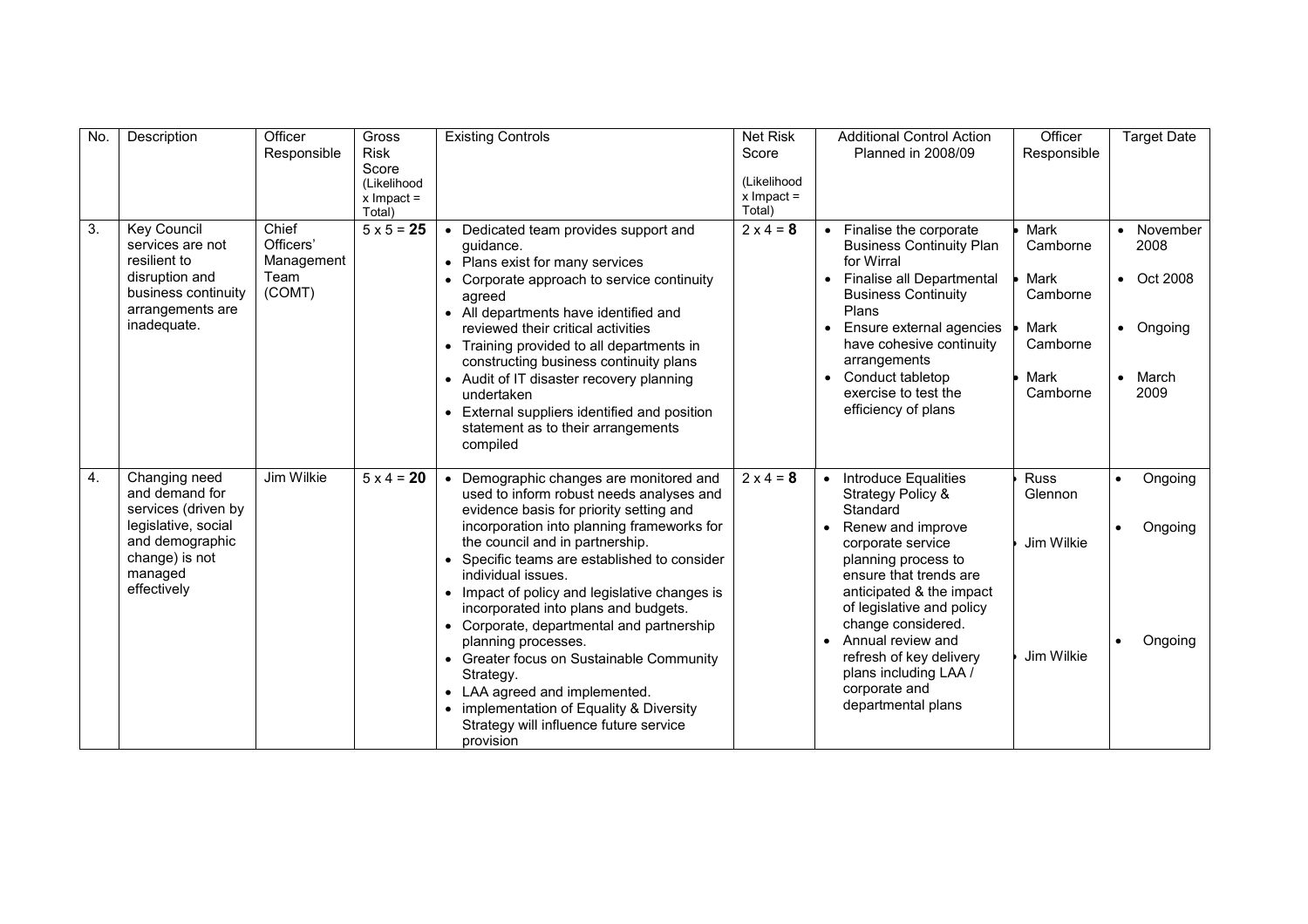| No. | Description                                                                           | Officer<br>Responsible | Gross<br><b>Risk</b><br>Score<br>(Likelihood<br>$x$ Impact =<br>Total) | <b>Existing Controls</b>                                                                                                                                                                                                                                                                                                                                                                                                                                                                                                                                        | <b>Net Risk</b><br>Score<br>(Likelihood<br>$x$ Impact =<br>Total) | <b>Additional Control Action</b><br><b>Planned in 2008/09</b>                                                                                                                                                                                                                                                                                                                                                                     | Officer<br>Responsible                                                                                                                                                      | <b>Target Date</b>                                                                                     |
|-----|---------------------------------------------------------------------------------------|------------------------|------------------------------------------------------------------------|-----------------------------------------------------------------------------------------------------------------------------------------------------------------------------------------------------------------------------------------------------------------------------------------------------------------------------------------------------------------------------------------------------------------------------------------------------------------------------------------------------------------------------------------------------------------|-------------------------------------------------------------------|-----------------------------------------------------------------------------------------------------------------------------------------------------------------------------------------------------------------------------------------------------------------------------------------------------------------------------------------------------------------------------------------------------------------------------------|-----------------------------------------------------------------------------------------------------------------------------------------------------------------------------|--------------------------------------------------------------------------------------------------------|
| 5.  | The Council does<br>not maintain<br>arrangements for<br>good corporate<br>governance. | Stephen<br>Maddox      | $5 \times 5 = 25$                                                      | • Constitution regularly reviewed, reported<br>to Members and circulated to officers.<br>• Rolling internal audit programme.<br>• Annual Governance Statement includes<br>recommendations for improvement.<br>• Corporate Governance Monitoring Group<br>considers improvements to governance<br>regime.<br>• Code of Corporate Governance<br>published.<br>• Training programme for Members                                                                                                                                                                    | $2 \times 5 = 10$                                                 | Undertake review of<br>Constitution<br>Implement enhanced risk-<br>based audit programme<br>Produce annual<br>governance statement<br>Deliver risk management<br>training for Members<br>Review and improve<br>representation on Audit &<br>Risk Management<br>Committee                                                                                                                                                          | Simon<br>$\bullet$<br>Goacher<br>David<br>$\bullet$<br>Garry<br>David<br>Garry<br>Mike<br>$\bullet$<br>Lane<br>$\bullet$                                                    | $-May$ 08<br>(completed)<br>• Ongoing<br>July 08<br>$\bullet$<br>• Ongoing<br>· July 08<br>(completed) |
| 6.  | Community<br>expectations are<br>not properly<br>understood or<br>managed well.       | <b>Jim Wilkie</b>      | $5 \times 5 = 25$                                                      | Member led development of Corporate<br>Plan.<br>Understanding of community needs<br>through strong approach to community<br>engagement (e.g. Area Forums &<br>Citizens Panel).<br>Partnership working (Wirral Partnership<br>Homes, LSP, LAA programme board<br>$etc.$ ).<br>• Commitment to Race Equality Statement.<br>$\bullet$ HMRI.<br>• Community Engagement Toolkit<br>• Adoption / implementation of Equality &<br>Diversity Strategy will influence future<br>service provision<br>Adoption and implementation of<br>Comprehensive Engagement strategy | $2 \times 5 = 10$                                                 | Undertake preparatory<br>$\bullet$<br>work for CAA regime<br><b>Introduce Equalities</b><br>Strategy Policy &<br>Standard<br>Renew and improve<br>corporate service<br>planning process to<br>ensure that trends are<br>anticipated and the<br>impact of legislative and<br>policy change considered.<br><b>Implement Community</b><br>$\bullet$<br><b>Engagement Strategy</b><br>Conduct sustainability<br>appraisal of the LAA. | $\bullet$ Russ<br>Glennon<br><b>Russ</b><br>$\bullet$<br>Glennon<br><b>Russ</b><br>$\bullet$<br>Glennon<br>$\bullet$ Russ<br>Glennon<br><b>Russ</b><br>$\bullet$<br>Glennon | • Ongoing<br>$\bullet$ March 09<br>(level 3)<br>• Ongoing<br>• Ongoing<br>•Ongoing                     |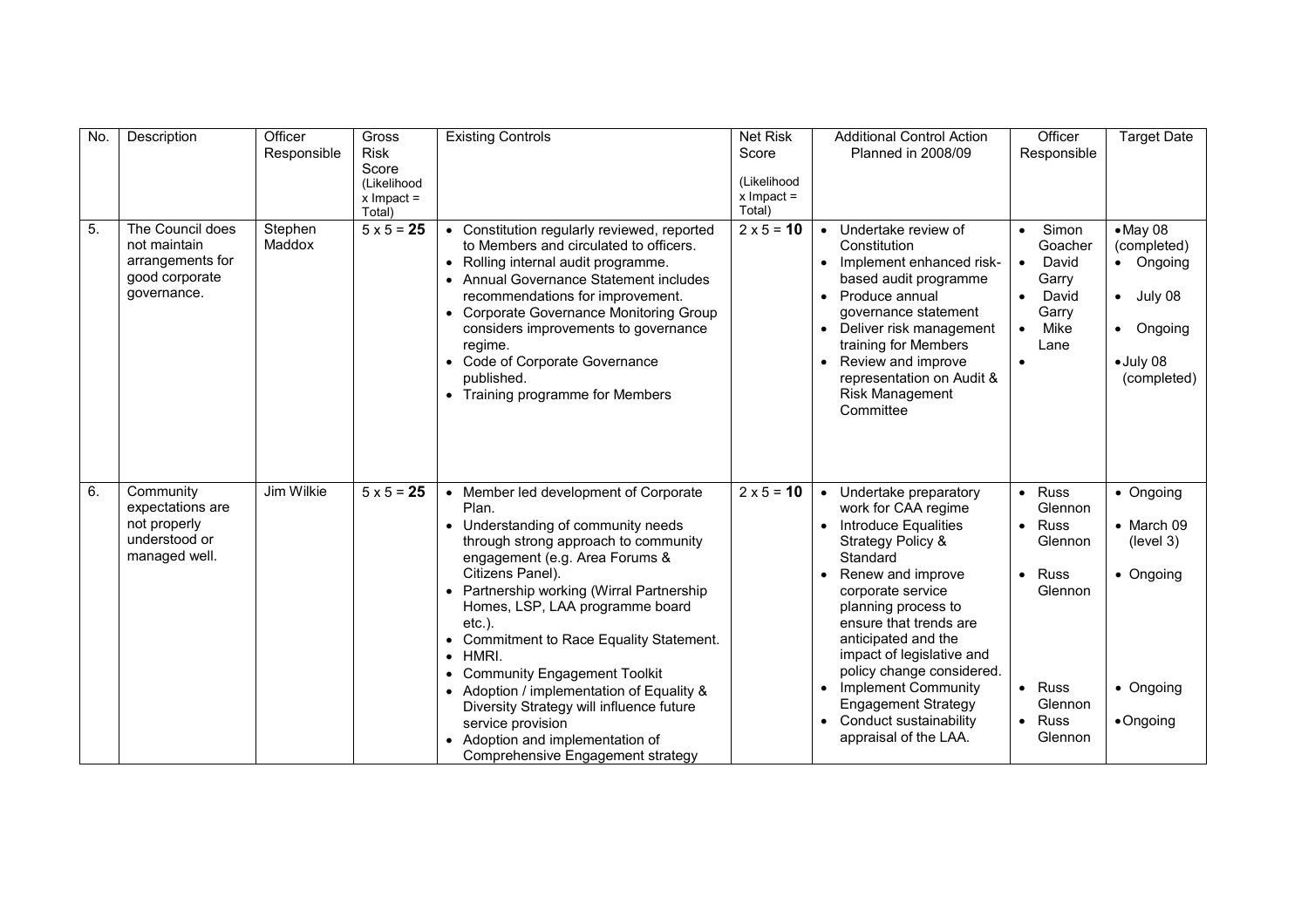| No. | Description                                                                                                  | Officer                                               | Gross                       | <b>Existing Controls</b>                                                                                                                                                                                                                                                                                                                                                                                                                                                                                                                                                                                                                                                | <b>Net Risk</b>   | <b>Additional Control Action</b>                                                                                                                                                                                                                                                | Officer                                                                                                                                            | <b>Target Date</b>                                                                                                                                |
|-----|--------------------------------------------------------------------------------------------------------------|-------------------------------------------------------|-----------------------------|-------------------------------------------------------------------------------------------------------------------------------------------------------------------------------------------------------------------------------------------------------------------------------------------------------------------------------------------------------------------------------------------------------------------------------------------------------------------------------------------------------------------------------------------------------------------------------------------------------------------------------------------------------------------------|-------------------|---------------------------------------------------------------------------------------------------------------------------------------------------------------------------------------------------------------------------------------------------------------------------------|----------------------------------------------------------------------------------------------------------------------------------------------------|---------------------------------------------------------------------------------------------------------------------------------------------------|
|     |                                                                                                              | Responsible                                           | <b>Risk</b>                 |                                                                                                                                                                                                                                                                                                                                                                                                                                                                                                                                                                                                                                                                         | Score             | <b>Planned in 2008/09</b>                                                                                                                                                                                                                                                       | Responsible                                                                                                                                        |                                                                                                                                                   |
|     |                                                                                                              |                                                       | Score                       |                                                                                                                                                                                                                                                                                                                                                                                                                                                                                                                                                                                                                                                                         | (Likelihood       |                                                                                                                                                                                                                                                                                 |                                                                                                                                                    |                                                                                                                                                   |
|     |                                                                                                              |                                                       | (Likelihood<br>$x$ Impact = |                                                                                                                                                                                                                                                                                                                                                                                                                                                                                                                                                                                                                                                                         | $x$ Impact =      |                                                                                                                                                                                                                                                                                 |                                                                                                                                                    |                                                                                                                                                   |
|     |                                                                                                              |                                                       | Total)                      |                                                                                                                                                                                                                                                                                                                                                                                                                                                                                                                                                                                                                                                                         | Total)            |                                                                                                                                                                                                                                                                                 |                                                                                                                                                    |                                                                                                                                                   |
| 7.  | Failure to achieve<br>sustainable<br>budgets, in line<br>with priorities and<br>take difficult<br>decisions. | <b>Chief Officers</b><br>Management<br>Team<br>(COMT) | $5 \times 5 = 25$           | • When time limited funding ends services<br>are mainstreamed or funds reallocated in<br>line with objectives.<br>Work with partners - share resources.<br>• Medium Term Financial Plan (MTFP)<br>reflects the priorities in Corporate Plan.<br>Effective financial management through<br>regular planning and reporting<br>• Strong links between service & financial<br>plans.<br>Capital investment process demands<br>$\bullet$<br>scrutiny of business case for all projects.<br>Responsibilities clearly set out in<br>Constitution<br>Link IT strategy to corporate objectives<br>Criteria for investment e.g. from<br>Efficiency Investment Budget, established | $2 \times 5 = 10$ | Identify specific projects<br>for investment<br>Refine / review financial<br>$\bullet$<br>management report<br>content<br><b>Review Medium Term</b><br><b>Financial Plan</b><br><b>Review Capital Strategy</b><br>$\bullet$<br>Undertake review of<br>$\bullet$<br>Constitution | • Chief<br><b>Officers</b><br>Tom<br>$\bullet$<br>Sault<br>Tom<br>$\bullet$<br>Sault<br>Tom<br>$\bullet$<br>Sault<br>Simon<br>$\bullet$<br>Goacher | • Ongoing<br>July<br>08<br>(completed)<br>$\bullet$ July 08<br>(completed)<br>$\bullet$ July 08<br>(completed)<br>$\bullet$ May 08<br>(completed) |
|     |                                                                                                              |                                                       |                             | Enhanced financial reporting<br>implemented                                                                                                                                                                                                                                                                                                                                                                                                                                                                                                                                                                                                                             |                   |                                                                                                                                                                                                                                                                                 |                                                                                                                                                    |                                                                                                                                                   |
| 8.  | The strategies<br>supporting our key<br>priorities are not<br>executed<br>effectively.                       | <b>Chief Officers</b><br>Management<br>Team<br>(COMT) | $5 \times 5 = 25$           | • All strategies are kept under regular<br>review.<br>Member scrutiny<br>Common timetable for review<br>implemented                                                                                                                                                                                                                                                                                                                                                                                                                                                                                                                                                     | $2 \times 5 = 10$ | Undertake review of<br>$\bullet$<br>individual strategies                                                                                                                                                                                                                       | Indi<br>$\bullet$<br>vidual<br>responsible<br>officers                                                                                             | $\bullet$ July 08<br>(completed)                                                                                                                  |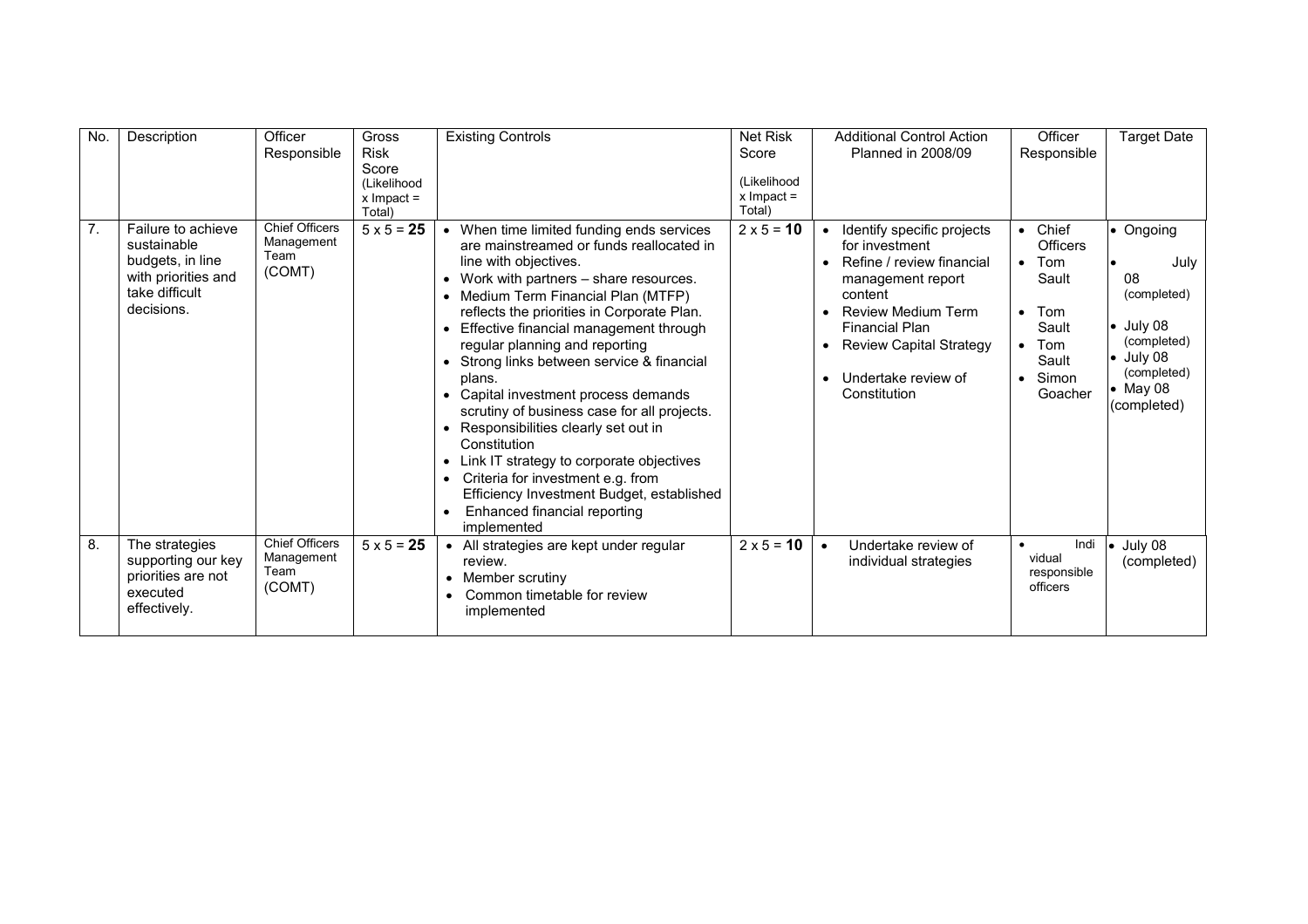| No. | Description                                           | Officer           | Gross                | <b>Existing Controls</b>                                                                                              | <b>Net Risk</b>   | <b>Additional Control Action</b>                                        | Officer                             | <b>Target Date</b>   |
|-----|-------------------------------------------------------|-------------------|----------------------|-----------------------------------------------------------------------------------------------------------------------|-------------------|-------------------------------------------------------------------------|-------------------------------------|----------------------|
|     |                                                       | Responsible       | <b>Risk</b>          |                                                                                                                       | Score             | <b>Planned in 2008/09</b>                                               | Responsible                         |                      |
|     |                                                       |                   | Score<br>(Likelihood |                                                                                                                       | (Likelihood       |                                                                         |                                     |                      |
|     |                                                       |                   | $x$ Impact =         |                                                                                                                       | $x$ Impact =      |                                                                         |                                     |                      |
|     |                                                       |                   | Total)               |                                                                                                                       | Total)            |                                                                         |                                     |                      |
| 9.  | Partnerships are<br>not well planned<br>and we do not | Jim Wilkie        | $5 \times 5 = 25$    | Clearly identified lead officers and members<br>on key partnerships.<br>The authority's role and responsibilities for | $3 \times 5 = 15$ | Introduce periodic checks<br>to ensure that<br>partnerships comply with | Simon<br>$\bullet$<br>Goacher       | Ongoing              |
|     | work effectively<br>with others.                      |                   |                      | all major partnerships have been identified.<br>Corporate guidance on establishment and<br>$\bullet$                  |                   | Wirral's governance<br>arrangements;                                    |                                     |                      |
|     |                                                       |                   |                      | management of partnerships has been<br>issued.                                                                        |                   | Develop partnership<br>toolkit                                          | Simon<br>$\bullet$<br>Goacher       | Oct 08<br>$\bullet$  |
|     |                                                       |                   |                      | Clearly identified linkage between<br>partnership lead officers and those                                             |                   | Undertake annual review<br>of key partnership register                  | Simon<br>$\bullet$<br>Goacher       | Ongoing<br>$\bullet$ |
|     |                                                       |                   |                      | responsible for service delivery.<br>Performance management framework in                                              |                   | • Undertake preparatory<br>work for CAA regime                          | <b>Russ</b><br>$\bullet$<br>Glennon | Ongoing              |
|     |                                                       |                   |                      | LSP.                                                                                                                  |                   | Deliver enhanced                                                        | Pete<br>$\bullet$                   | Sept. 08             |
|     |                                                       |                   |                      | Council has Accountable Body status in<br>some partnerships.                                                          |                   | guidance and training<br>regarding grants                               | Molyneux                            |                      |
|     |                                                       |                   |                      | • Governance arrangements exist for key<br>partnerships.                                                              |                   |                                                                         |                                     |                      |
|     |                                                       |                   |                      | • Memoranda of Agreement now prepared for<br>all partnerships                                                         |                   |                                                                         |                                     |                      |
| 10. | Failure to<br>manage and<br>improve image             | <b>Jim Wilkie</b> | $5 \times 4 = 20$    | Central media management team<br>supplemented by dedicated resources for<br>each department                           | $2 \times 4 = 8$  | Centralisation of control of<br>$\bullet$<br>corporate marketing        | $\bullet$ Emma<br>Degg              | • April 09           |
|     | and reputation.                                       |                   |                      | <b>Corporate Communications and Marketing</b><br>Strategy.                                                            |                   |                                                                         |                                     |                      |
|     |                                                       |                   |                      | Wirral Corporate Identity produced and<br>guidance circulated.                                                        |                   |                                                                         |                                     |                      |
|     |                                                       |                   |                      | Re-launched Council website<br>$\bullet$<br>Process of learning from external<br>inspections improved                 |                   |                                                                         |                                     |                      |
|     |                                                       |                   |                      | Tourism & Marketing division restructured                                                                             |                   |                                                                         |                                     |                      |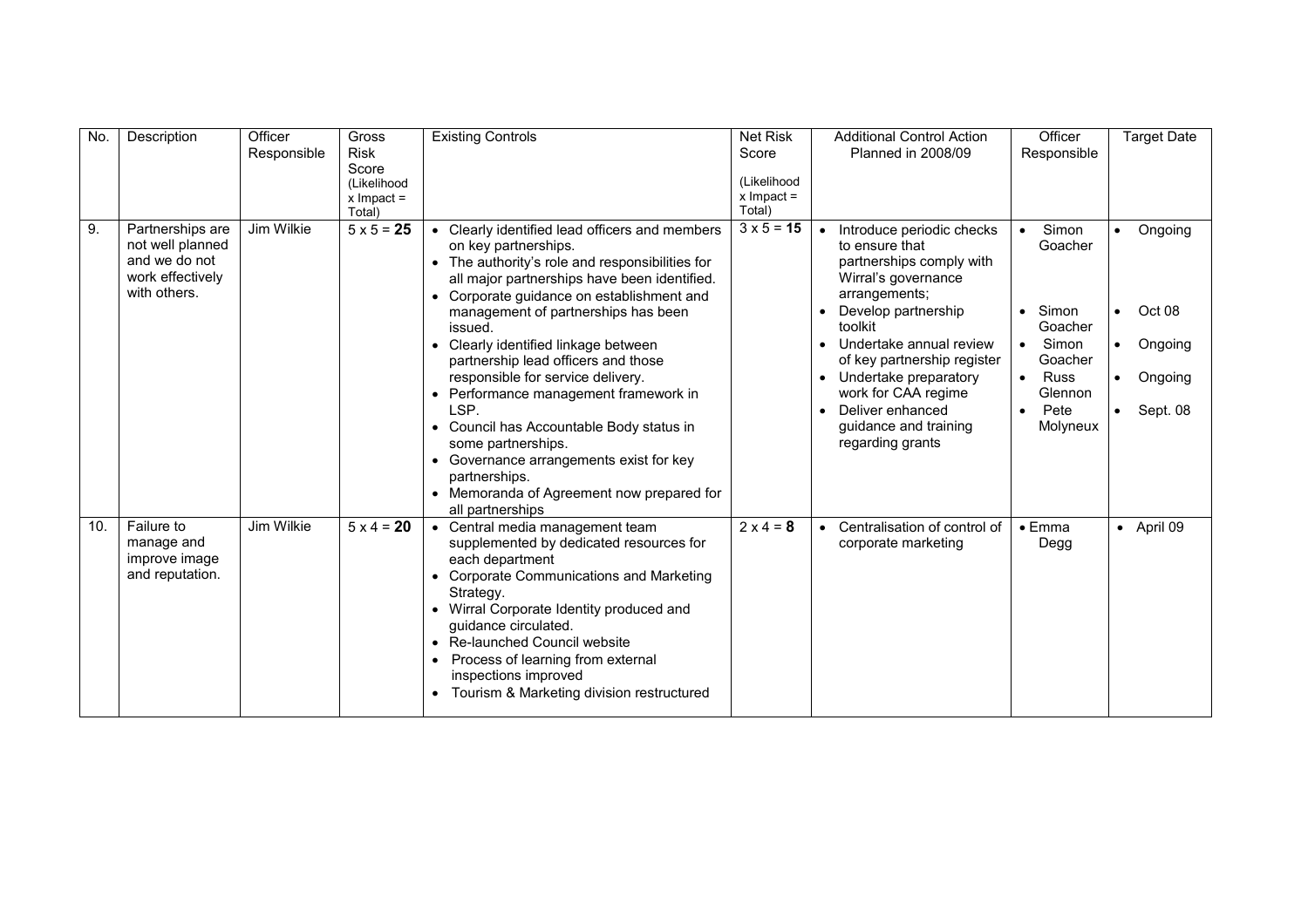| No. | Description       | Officer            | Gross                  | <b>Existing Controls</b>                      | <b>Net Risk</b>        | <b>Additional Control Action</b> | Officer         | <b>Target Date</b>   |
|-----|-------------------|--------------------|------------------------|-----------------------------------------------|------------------------|----------------------------------|-----------------|----------------------|
|     |                   | Responsible        | <b>Risk</b>            |                                               | Score                  | Planned in 2008/09               | Responsible     |                      |
|     |                   |                    | Score                  |                                               |                        |                                  |                 |                      |
|     |                   |                    | (Likelihood            |                                               | (Likelihood            |                                  |                 |                      |
|     |                   |                    | $x$ Impact =<br>Total) |                                               | $x$ Impact =<br>Total) |                                  |                 |                      |
| 11. | Failure to effect | <b>Bill Norman</b> | $5 \times 5 = 25$      | • People Strategy implemented.                | $2 \times 4 = 8$       | Develop online                   | $\bullet$ Paul  | Ongoing<br>$\bullet$ |
|     | a workforce       |                    |                        | • Recruitment processes reviewed and action   |                        | application tool linked to       | <b>Bradshaw</b> |                      |
|     | development       |                    |                        | plan implemented.                             |                        | national electronic              |                 |                      |
|     | plan to ensure    |                    |                        | • Partial review of grades through job        |                        | recruitment portals.             |                 |                      |
|     | that we have a    |                    |                        | evaluation process.                           |                        | Continue development of          | $\bullet$ Paul  | Ongoing              |
|     | workforce in      |                    |                        | • Review of recruitment processes and         |                        | Skills audit.                    | <b>Bradshaw</b> |                      |
|     | place which       |                    |                        | subsequent action plan.                       |                        | Continue development of          | $\bullet$ Paul  | Ongoing              |
|     | meets the         |                    |                        | • Working with external organisation to       |                        | approach to workforce            | <b>Bradshaw</b> |                      |
|     | planned           |                    |                        | implement skills audit.                       |                        | planning/talent                  |                 |                      |
|     | changing needs    |                    |                        | • Robust capability and disciplinary policies |                        | management.                      |                 |                      |
|     | of the Council,   |                    |                        | • Exit interview policy                       |                        | <b>Continue Elected Member</b>   | $\bullet$ Paul  | Ongoing              |
|     | including         |                    |                        | • Priorities articulated in Corporate Plan    |                        | Development programme.           | <b>Bradshaw</b> |                      |
|     | effective         |                    |                        | communicated to staff.                        |                        | Continue corporate               | $\bullet$ Paul  | Ongoing              |
|     | succession        |                    |                        | • Corporate KIE process                       |                        | leadership development           | <b>Bradshaw</b> |                      |
|     | planning          |                    |                        | • Partnership working to support New Deal,    |                        | programme.                       |                 |                      |
|     |                   |                    |                        | Modern Apprenticeships and Workstep.          |                        |                                  |                 |                      |
|     |                   |                    |                        | • Employee Equality Group assists with        |                        |                                  |                 |                      |
|     |                   |                    |                        | prioritising issues to help with recruitment. |                        |                                  |                 |                      |
|     |                   |                    |                        | • 'Success through Scrutiny' Member           |                        |                                  |                 |                      |
|     |                   |                    |                        | Development programme.                        |                        |                                  |                 |                      |
|     |                   |                    |                        | • Internal staff newsletter.                  |                        |                                  |                 |                      |
|     |                   |                    |                        | • Chief Executive Roadshows and specialist    |                        |                                  |                 |                      |
|     |                   |                    |                        | events.                                       |                        |                                  |                 |                      |
|     |                   |                    |                        | • Corporate 'Investors in People' status      |                        |                                  |                 |                      |
|     |                   |                    |                        | attained.                                     |                        |                                  |                 |                      |
|     |                   |                    |                        | • Corporate programme to develop key          |                        |                                  |                 |                      |
|     |                   |                    |                        | management skills.                            |                        |                                  |                 |                      |
|     |                   |                    |                        | • Corporate leadership development            |                        |                                  |                 |                      |
|     |                   |                    |                        | programme                                     |                        |                                  |                 |                      |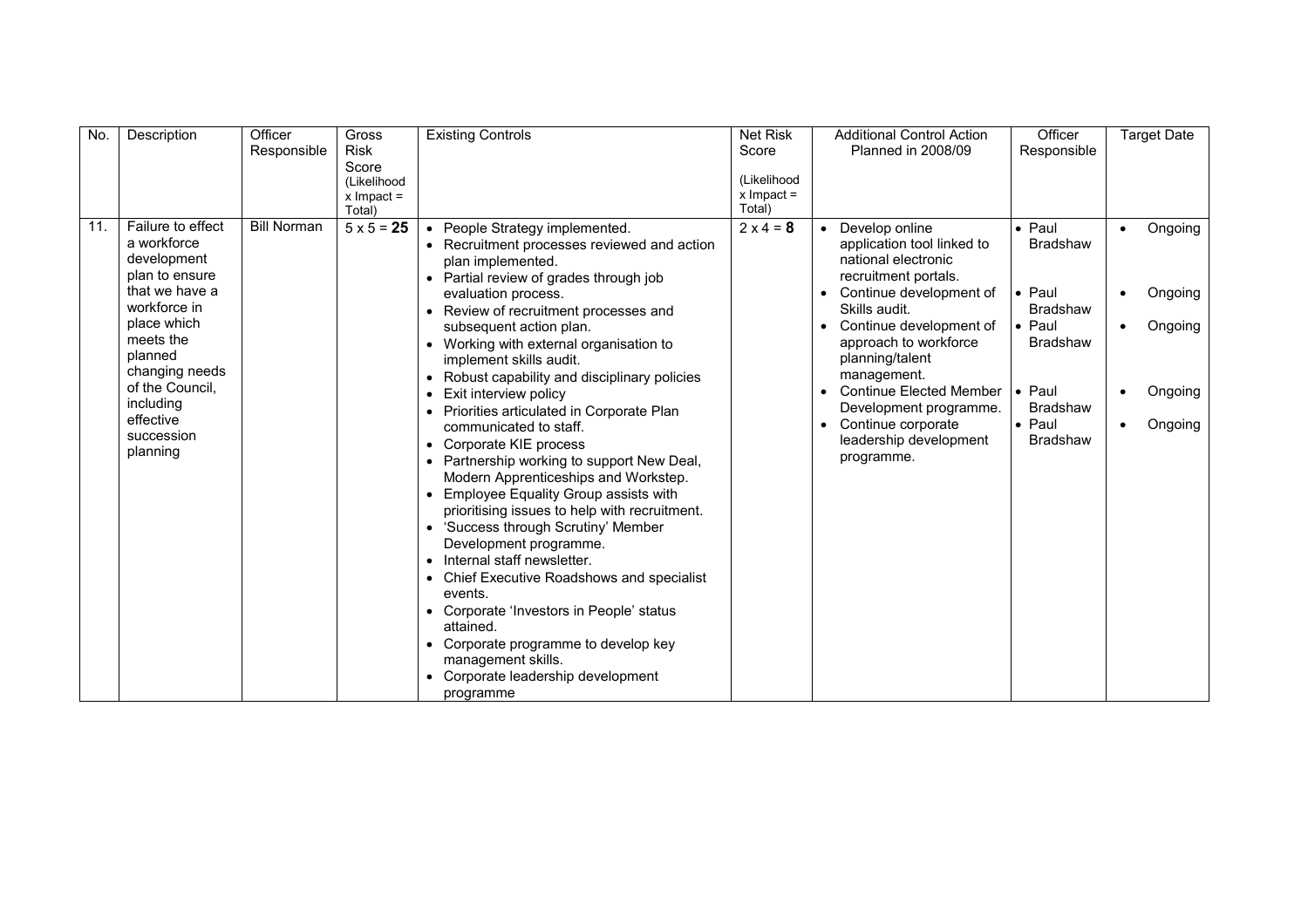| No. | Description                                                                                                           | Officer                                | <b>Gross</b>                          | <b>Existing Controls</b>                                                                                                                                                                                                                                                                                                       | <b>Net Risk</b>                       | <b>Additional Control Action</b>                                                                                                                                                                                                                                                          | Officer                                                                  | <b>Target Date</b>                                                                       |
|-----|-----------------------------------------------------------------------------------------------------------------------|----------------------------------------|---------------------------------------|--------------------------------------------------------------------------------------------------------------------------------------------------------------------------------------------------------------------------------------------------------------------------------------------------------------------------------|---------------------------------------|-------------------------------------------------------------------------------------------------------------------------------------------------------------------------------------------------------------------------------------------------------------------------------------------|--------------------------------------------------------------------------|------------------------------------------------------------------------------------------|
|     |                                                                                                                       | Responsible                            | <b>Risk</b><br>Score                  |                                                                                                                                                                                                                                                                                                                                | Score                                 | Planned in 2008/09                                                                                                                                                                                                                                                                        | Responsible                                                              |                                                                                          |
|     |                                                                                                                       |                                        | (Likelihood<br>$x$ Impact =<br>Total) |                                                                                                                                                                                                                                                                                                                                | (Likelihood<br>$x$ Impact =<br>Total) |                                                                                                                                                                                                                                                                                           |                                                                          |                                                                                          |
| 12. | We do not fully<br>exploit all<br>available<br>resources.<br>including<br>technology.                                 | Chief<br>Officers<br>(COMT)            | $4 \times 5 = 20$                     | <b>Asset Management Strategy</b><br>People strategy<br>$\bullet$<br>ICT strategy<br><b>MTFS</b><br>Corporate Plan<br>$\bullet$<br>Common timetable for review process<br>Improved co-ordination on resources<br>management                                                                                                     | $2 \times 4 = 8$                      | Undertake review of<br>individual strategies<br>Further integration of<br>$\bullet$<br>key strategies and<br>plans<br>Introduce common<br>$\bullet$<br>business case pro-<br>forma                                                                                                        | Indi<br>vidual<br>responsible<br>officers<br>C.I.<br>G.<br>To<br>m Sault | $\bullet$ July 08<br>(completed)<br>$\bullet$ Dec 08<br>$\bullet$ July 08<br>(completed) |
| 13. | Failure in<br>administrative/cl<br>erical processes<br>leading to major<br>financial<br>loss/damage to<br>reputation. | Individual<br>Chief<br>Officers        | $5 \times 5 = 25$                     | • Formal and informal training.<br>• Procedure and guidance notes exist for<br>many services<br>• KIE process identifies learning needs.                                                                                                                                                                                       | $2 \times 4 = 8$                      | Undertake review of<br>$\bullet$<br>identified high risk<br>areas                                                                                                                                                                                                                         | Individual<br>Chief<br><b>Officers</b>                                   | • Ongoing                                                                                |
| 14. | Failure to plan<br>and manage<br>performance<br>(CPA) and<br>finances in<br>accordance with<br>plans and<br>budgets.  | Individual<br>Chief<br><b>Officers</b> | $5 \times 5 = 25$                     | • Well established financial monitoring<br>systems and procedures.<br>• Defined programme of financial<br>management training delivered.<br>• Refreshed/ upgraded finance and<br>performance monitoring framework.<br>• Enhanced Corporate Improvement Group                                                                   | $3 \times 4 = 12$                     | Implement Use of<br>$\bullet$<br><b>Resources Action Plan</b>                                                                                                                                                                                                                             | $\bullet$ COMT                                                           | • Ongoing                                                                                |
| 15. | Failure to<br>execute the<br>Council's<br>Investment<br>Strategy (or<br>failure of the<br>Strategy to<br>deliver).    | Jim Wilkie                             | $5 \times 5 = 25$                     | • Investment Strategy Board established to<br>lead and direct implementation of Investment<br>Strategy. Membership includes Chief<br>Executive, 3 Party Leaders and significant<br>private and public sector figures<br>• Performance Management arrangements for<br>Corporate Plan<br>• Look wider than Wirral for investment | $2 \times 5 = 10$                     | <b>Establish Corporate</b><br>$\bullet$<br><b>Investment Group</b><br>Increase managerial<br>capacity and focus on<br>Investment Strategy by<br>transferring a number of<br>functions to new<br>department<br>Further develop links<br>with China<br>Review planning control<br>processes | • Jim Wilkie<br>• Jim Wilkie                                             | • October 08<br>• September<br>08                                                        |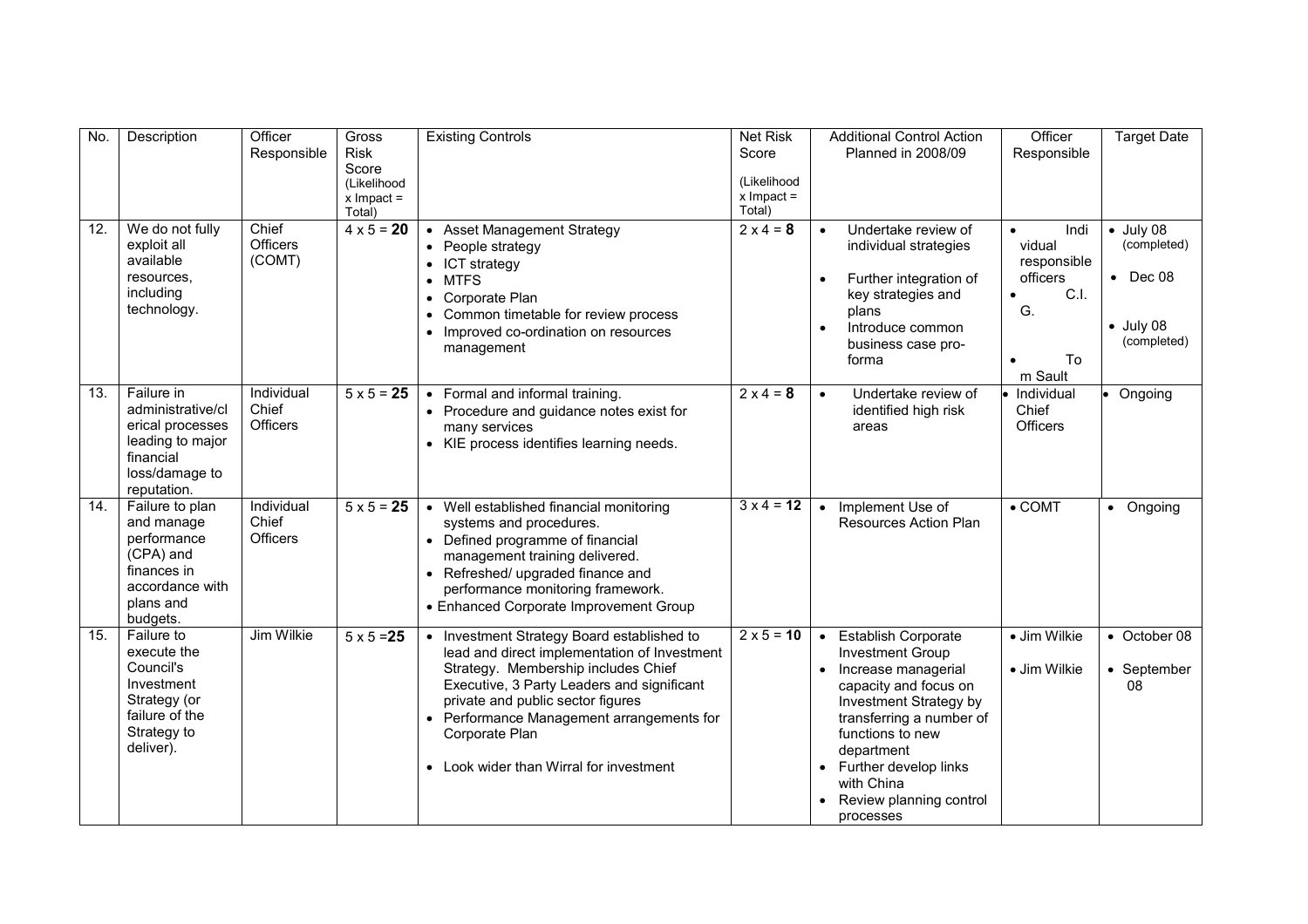| No. | Description                                                                           | Officer<br>Responsible | <b>Gross</b><br>Risk<br>Score<br>(Likelihood<br>$x$ Impact = | <b>Existing Controls</b>                                                                                                                                                                                                                                                                                                                                                                                              | Net Risk<br>Score<br>(Likelihood<br>$x$ Impact =<br>Total) | <b>Additional Control Action</b><br><b>Planned in 2008/09</b>                                                                                                                                     | Officer<br>Responsible                                                                                               | <b>Target Date</b>                                                                                                 |
|-----|---------------------------------------------------------------------------------------|------------------------|--------------------------------------------------------------|-----------------------------------------------------------------------------------------------------------------------------------------------------------------------------------------------------------------------------------------------------------------------------------------------------------------------------------------------------------------------------------------------------------------------|------------------------------------------------------------|---------------------------------------------------------------------------------------------------------------------------------------------------------------------------------------------------|----------------------------------------------------------------------------------------------------------------------|--------------------------------------------------------------------------------------------------------------------|
| 16. | Major error in<br>investments and<br>administration of<br>Merseyside<br>Pension Fund. | lan Coleman            | Total)<br>$4 \times 5 = 20$                                  | Scrutiny function - Pensions Committee &<br><b>Investment Monitoring Working Party</b><br>Training programme for Members<br>Defined investment strategy<br>• Engagement of actuarial / investment<br>expertise<br>• KIE process and staff development<br>• Enforcement of defined administrative<br>procedures<br>Quarterly monitoring of internal compliance<br>Monitoring regime for external mandates<br>$\bullet$ | $2 \times 5 = 10$                                          | Update Statement of<br><b>Investment Principles</b><br>Implement Phase I of<br>new Investment<br>Accounting software<br>Deliver 2008 member<br>training programme<br>Governance<br>representation | $\bullet$ Peter<br>Wallach<br>$\bullet$ Peter<br>Wallach<br>$\bullet$ Peter<br>Wallach<br>$\bullet$ Peter<br>Wallach | Autumn 2008<br>(completed)<br>June 2008<br>(completed)<br>Ongoing<br>during 2008<br>October<br>2008<br>(completed) |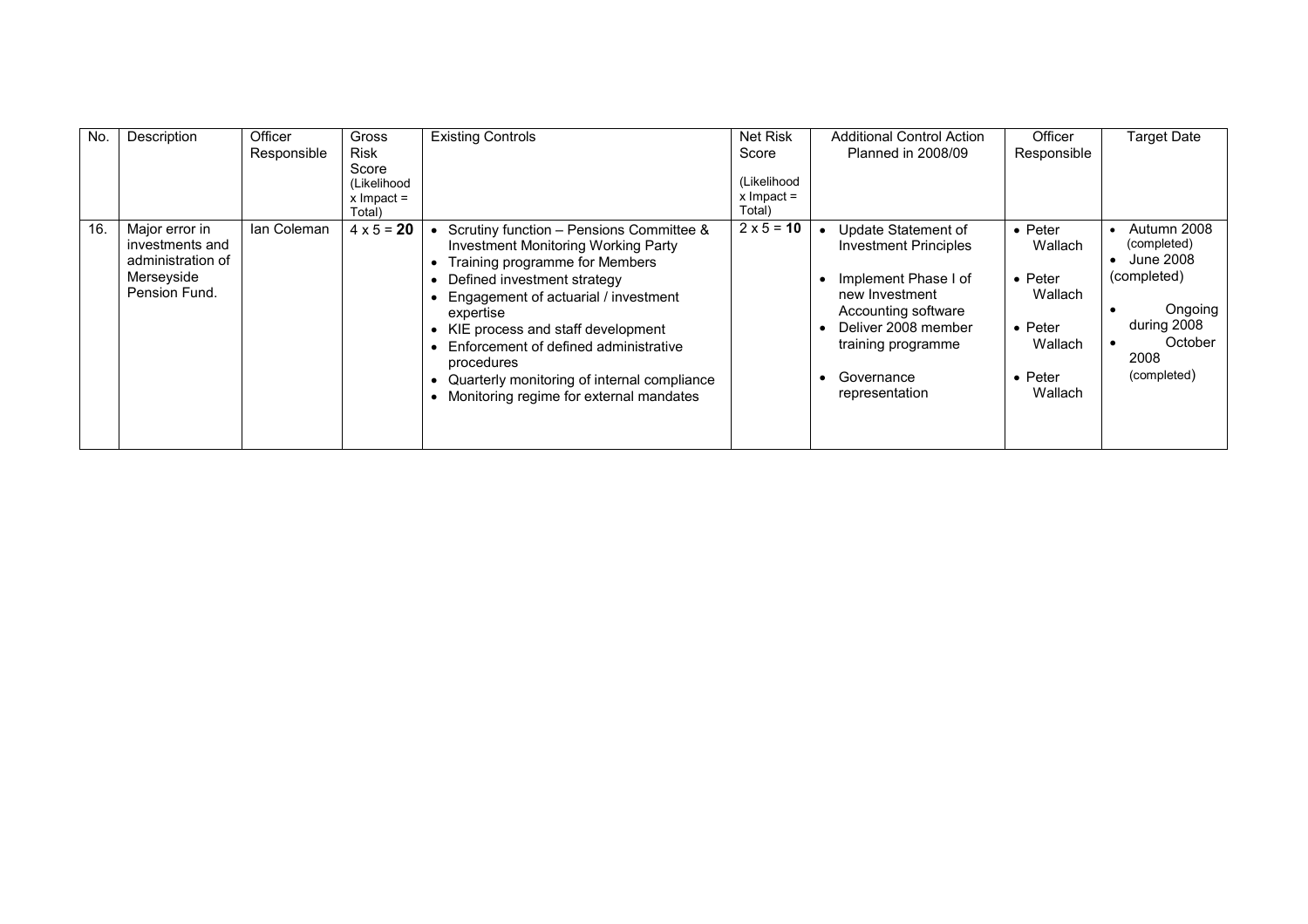| No. | Description                                                    | Officer                            | Gross                               | Existing Controls                                                                                                                                                                                                                                                                                                                                                                                                                                                                                                                                                                                                                                                                                                                                                                                                                                                      | <b>Net Risk</b>        | <b>Additional Control Action</b>                                                                                                                                                                                                                                                                                                                                                                                                                                                                                                                                                                        | Officer                                                                                                                                                                                             | <b>Target Date</b>                                                                                                                                                                                                                                |
|-----|----------------------------------------------------------------|------------------------------------|-------------------------------------|------------------------------------------------------------------------------------------------------------------------------------------------------------------------------------------------------------------------------------------------------------------------------------------------------------------------------------------------------------------------------------------------------------------------------------------------------------------------------------------------------------------------------------------------------------------------------------------------------------------------------------------------------------------------------------------------------------------------------------------------------------------------------------------------------------------------------------------------------------------------|------------------------|---------------------------------------------------------------------------------------------------------------------------------------------------------------------------------------------------------------------------------------------------------------------------------------------------------------------------------------------------------------------------------------------------------------------------------------------------------------------------------------------------------------------------------------------------------------------------------------------------------|-----------------------------------------------------------------------------------------------------------------------------------------------------------------------------------------------------|---------------------------------------------------------------------------------------------------------------------------------------------------------------------------------------------------------------------------------------------------|
|     |                                                                | Responsible                        | <b>Risk</b><br>Score<br>(Likelihood |                                                                                                                                                                                                                                                                                                                                                                                                                                                                                                                                                                                                                                                                                                                                                                                                                                                                        | Score<br>(Likelihood   | Planned in 2008/09                                                                                                                                                                                                                                                                                                                                                                                                                                                                                                                                                                                      | Responsible                                                                                                                                                                                         |                                                                                                                                                                                                                                                   |
|     |                                                                |                                    | $x$ Impact =<br>Total)              |                                                                                                                                                                                                                                                                                                                                                                                                                                                                                                                                                                                                                                                                                                                                                                                                                                                                        | $x$ Impact =<br>Total) |                                                                                                                                                                                                                                                                                                                                                                                                                                                                                                                                                                                                         |                                                                                                                                                                                                     |                                                                                                                                                                                                                                                   |
| 17. | Failure in<br>safeguarding<br>arrangements<br>(adult or child) | John Webb<br>&<br>Howard<br>Cooper | $5 \times 5 = 25$                   | Work of Local Safeguarding Children Board<br>eg LSCB Compact, Section 11 audit,<br>Business Plan; Performance sub committee<br>• Recruitment of Local Authority Designated<br>Officer (LADO) to manage allegations.<br>• Quarterly performance management<br>reporting to LSCB.<br>• Weekly performance monitoring of changes<br>to contact and referral taking in CADT.<br>• Monthly VCI reporting to the Chief<br>Executive by DCS & Head of Service.<br>Lead Member Briefing following each LSCB.<br>$\bullet$<br>• National Notification of Serious Child Care<br>Incidents to OFSTED<br>• Joint working through multi-disciplinary<br>teams<br>Work of Local Safeguarding Adults Board<br>$\bullet$<br>Dedicated training programme in ASS<br>$\bullet$<br>• DASS have a dedicated multi agency<br>Safeguarding Unit<br>• Child Death Overview Panels implemented | $2 \times 5 = 10$      | LSCB programme for<br>$\bullet$<br>disseminating learning<br>from serious child care<br>incidents:<br>Improved audit and<br>scrutiny capacity<br>governed through<br>LSCB:<br>New internal controls re<br>S118 IRO reporting;<br>New Child Care Risk<br>Management Procedure<br>introduced:<br>Develop formal links and<br>training to the Wirral<br>Multicultural Centre staff<br>(protect communities at<br>risk of social exclusion);<br><b>Appoint Safeguarding</b><br><b>Mental Health</b><br>Coordinator;<br><b>Appoint Mental Health</b><br>Capacity Act<br>Coordinator<br>Awareness and process | • Caroline<br>McKenna<br>· Julia<br>Hassall<br>• Caroline<br>McKenna<br>· Julia<br>Hassall<br>$\bullet$ Rick<br>O'Brien<br>$\bullet$ Rick<br>O'Brien<br>$\bullet$ Rick<br>O'Brien<br>$\bullet$ Rick | • September<br>2008 (on<br>target)<br>• September<br>2008<br>(revised)<br>• September<br>2008 (on<br>target)<br>• September<br>2008<br>(revised)<br>• March<br>2009<br>• September<br>2008<br>• September<br>2008<br>(revised)<br>$\bullet$ March |
|     |                                                                |                                    |                                     |                                                                                                                                                                                                                                                                                                                                                                                                                                                                                                                                                                                                                                                                                                                                                                                                                                                                        |                        | training for staff on all<br>ranges of diversity                                                                                                                                                                                                                                                                                                                                                                                                                                                                                                                                                        | O'Brien                                                                                                                                                                                             | 2009                                                                                                                                                                                                                                              |
| 18. | Failure to deliver<br>the Local Pay<br>Review                  | <b>Bill Norman</b>                 | $5 \times 5 = 25$                   | Dialogue with Trade Unions<br>$\bullet$<br>• Resolution of 'back pay'                                                                                                                                                                                                                                                                                                                                                                                                                                                                                                                                                                                                                                                                                                                                                                                                  | $2 \times 4 = 8$       | Regular reports to<br>COMT, Cabinet &<br>Overview & Scrutiny<br>Committee                                                                                                                                                                                                                                                                                                                                                                                                                                                                                                                               | $\bullet$ Paul<br><b>Bradshaw</b>                                                                                                                                                                   | • Ongoing<br>during<br>2008                                                                                                                                                                                                                       |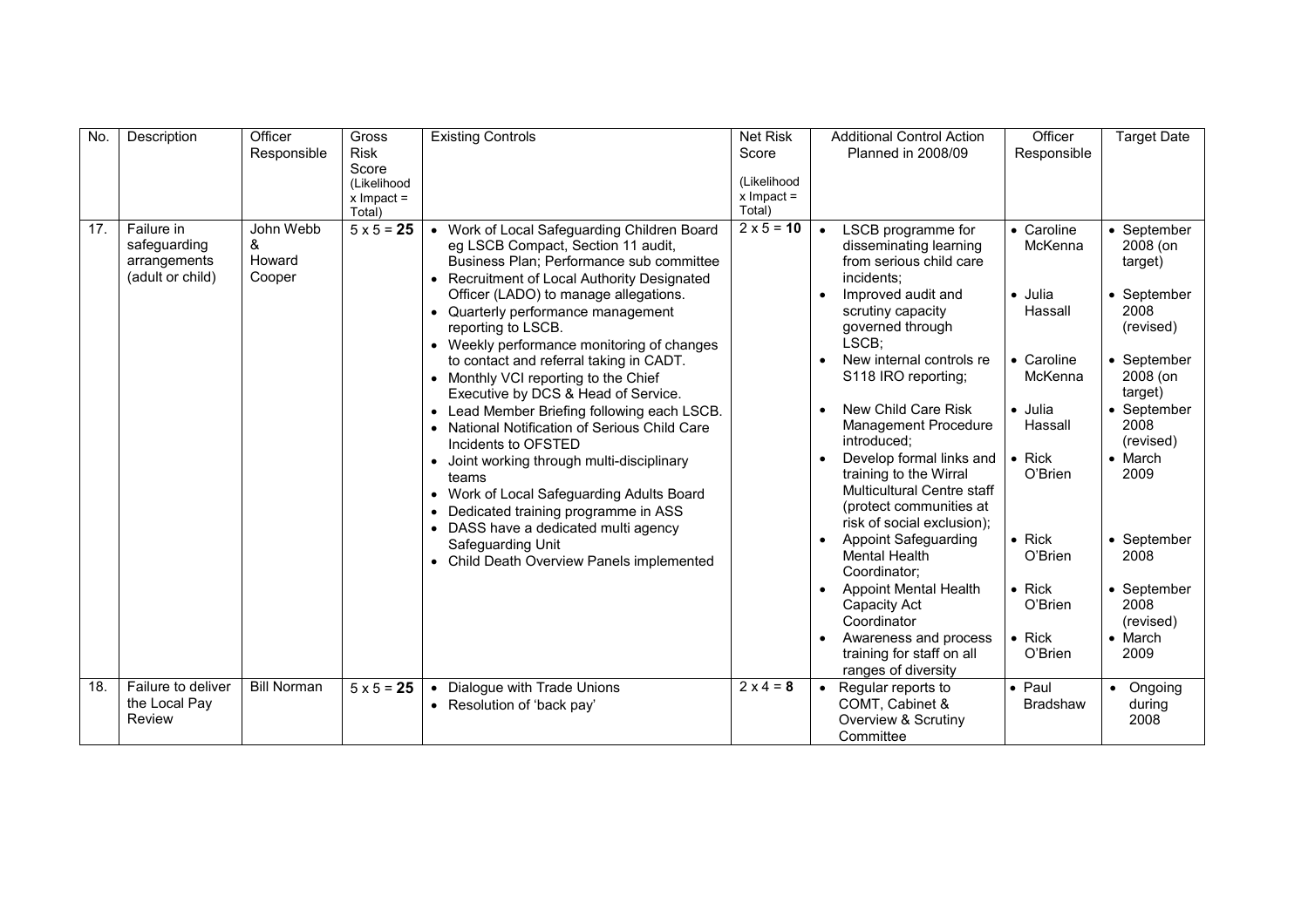| No.    | Description                                                                             | Officer<br>Responsible           | Gross<br><b>Risk</b><br>Score<br>(Likelihood<br>$x$ Impact =<br>Total) | <b>Existing Controls</b>                                                                                                                                                                                                                                                                                                                                                                                                            | <b>Net Risk</b><br>Score<br>(Likelihood<br>$x$ Impact =<br>Total) | <b>Additional Control Action</b><br>Planned in 2008/09                                                                                                                                                                                                                                | Officer<br>Responsible                                                        | <b>Target Date</b>                                                                  |
|--------|-----------------------------------------------------------------------------------------|----------------------------------|------------------------------------------------------------------------|-------------------------------------------------------------------------------------------------------------------------------------------------------------------------------------------------------------------------------------------------------------------------------------------------------------------------------------------------------------------------------------------------------------------------------------|-------------------------------------------------------------------|---------------------------------------------------------------------------------------------------------------------------------------------------------------------------------------------------------------------------------------------------------------------------------------|-------------------------------------------------------------------------------|-------------------------------------------------------------------------------------|
| 19.    | Failure to<br>progress the<br>regeneration of<br>economically<br>disadvantaged<br>areas | Jim Wilkie /<br>Alan<br>Stennard | $5 \times 5 = 25$                                                      | Dedicated regeneration team<br>$\bullet$<br>• Investment Strategy Board established to<br>lead and direct implementation of<br>Investment Strategy. Membership includes<br>Chief Executive, 3 Party Leaders and<br>significant private and public sector figures<br>Performance Management arrangements<br>for Corporate Plan<br><b>Establishment of Working Wirral</b><br>$\bullet$<br>'Lovell' agreement implemented<br>$\bullet$ | $2 \times 5 = 10$                                                 | Establishment of<br>$\bullet$<br>Corporate Investment<br>Group<br>Increase managerial<br>$\bullet$<br>capacity and focus on<br>Investment Strategy by<br>transferring a number of<br>functions to new<br>department                                                                   | • Jim Wilkie<br>• Jim Wilkie                                                  | • October<br>08<br>• September<br>08                                                |
| 20.    | Failure to<br>maximise<br>recycling.                                                    | David Green                      | $5 \times 5 = 25$                                                      | Partnership Board oversees management of<br>$\bullet$<br>strategic contract with Biffa<br>• Robust contract management arrangements<br>including governance & performance<br>management structure<br>• Recycling headline project plan produced                                                                                                                                                                                     | $2 \times 5 = 10$                                                 | Increase participation<br>through improved<br>collection service<br>reliability & effective<br>community engagement<br>Deliver education and<br>awareness campaigns<br>to promote waste<br>minimisation<br>Encourage recycling<br>$\bullet$<br>and minimisation of<br>municipal waste | $\bullet$ Mark<br>Smith<br>$\bullet$ Mark<br>Smith<br>$\bullet$ Mark<br>Smith | March<br>$\bullet$<br>2009<br>Ongoing<br>$\bullet$<br>31 March<br>$\bullet$<br>2009 |
| $21 -$ | Susceptibility of<br>IT provision to<br>disruption                                      |                                  |                                                                        |                                                                                                                                                                                                                                                                                                                                                                                                                                     |                                                                   |                                                                                                                                                                                                                                                                                       |                                                                               |                                                                                     |
| 22.    | Adverse effect<br>on Council<br>budgets of rising<br>energy prices                      | David Green                      | $5 \times 5 = 25$                                                      | • Phase 1 of Investment Energy Efficiency<br>Programme (IEEP) implemented<br>• Use of efficient and effective procurement<br>methodologies<br>Ongoing reports to Cabinet on renewables<br>trial                                                                                                                                                                                                                                     | $3 \times 5 = 15$                                                 | Implement phases 2/3 of<br>$\bullet$<br><b>IEEP</b><br>Street lighting energy<br>$\bullet$<br>efficient projects<br><b>Conduct Strategic Asset</b><br>Review and implement<br>recommendations                                                                                         | • Tony Dodd<br>• Kevin Ellis<br>Stephen<br>Maddox                             | Ongoing<br>$\bullet$<br>Ongoing<br>$\bullet$<br>Ongoing                             |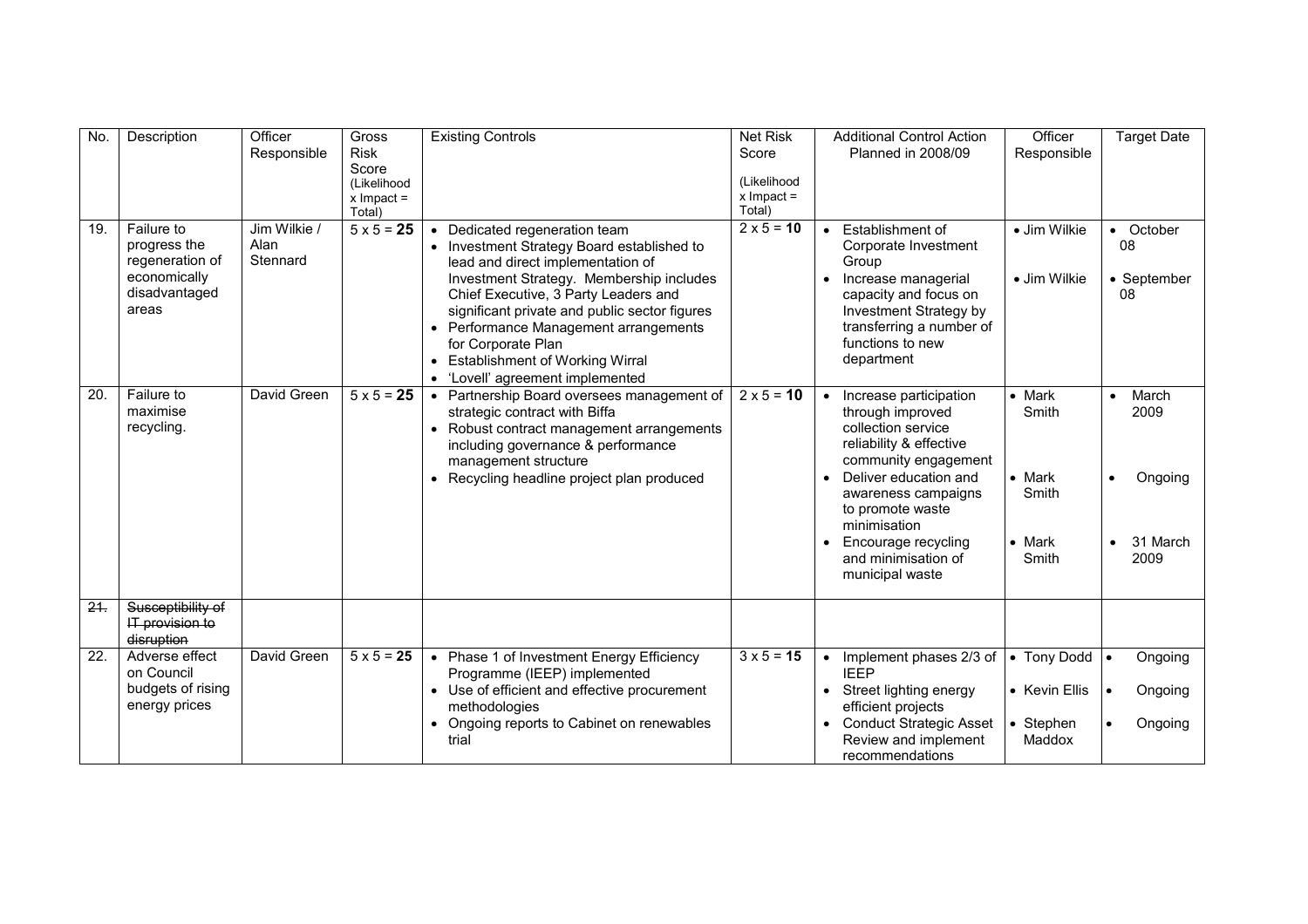| No. | Description                                                                                                                                                                                        | Officer<br>Responsible            | Gross<br><b>Risk</b><br>Score<br>(Likelihood<br>$x$ Impact =<br>Total) | <b>Existing Controls</b>                                                                                                                                                                                                                                                                                                                                                   | <b>Net Risk</b><br>Score<br>(Likelihood<br>$x$ Impact =<br>Total) | <b>Additional Control Action</b><br><b>Planned in 2008/09</b>                                                                                                                                                                                                | Officer<br>Responsible                                                                                | <b>Target Date</b>                                                 |
|-----|----------------------------------------------------------------------------------------------------------------------------------------------------------------------------------------------------|-----------------------------------|------------------------------------------------------------------------|----------------------------------------------------------------------------------------------------------------------------------------------------------------------------------------------------------------------------------------------------------------------------------------------------------------------------------------------------------------------------|-------------------------------------------------------------------|--------------------------------------------------------------------------------------------------------------------------------------------------------------------------------------------------------------------------------------------------------------|-------------------------------------------------------------------------------------------------------|--------------------------------------------------------------------|
| 23. | Financial and<br>environmental<br>impact of delay<br>in or failure to<br>acquire and gain<br>planning<br>consents for<br>sites needed to<br>deliver the<br><b>MWDA</b><br>procurement<br>programme | Alan<br>Stennard /<br>lan Coleman | $5 \times 5 = 25$                                                      | $\bullet$                                                                                                                                                                                                                                                                                                                                                                  | $3 \times 5 = 15$                                                 | $\bullet$                                                                                                                                                                                                                                                    |                                                                                                       |                                                                    |
| 24. | Economic<br>volatility and a<br>downturn in the<br>economy<br>impacts on the<br>Council's<br>financial<br>management<br>and investment<br>priorities                                               | lan Coleman                       | $5 \times 5 = 25$                                                      | Treasury management policies<br>$\bullet$<br>• Use of external investment consultants<br>• Well established financial monitoring<br>systems<br>• Use of Direct Debit to improve reliability of<br>income<br>• Housing Benefit division pro-actively<br>encourages applications for support                                                                                 | $3 \times 5 = 15$                                                 | Review treasury<br>$\bullet$<br>management policies<br>Liaise with appointed<br>$\bullet$<br>external consultants<br>Enhance monitoring of<br>key budget areas<br>Invest in lower risk /<br>lower return areas<br>HMRI?<br>$\bullet$<br>Investment Strategy? | $\bullet$ Mark<br>Goulding<br>$\bullet$ Mark<br>Goulding<br>• Tom Sault<br>$\bullet$ Mark<br>Goulding | Ongoing<br>$\bullet$<br>Ongoing<br>Ongoing<br>$\bullet$<br>Ongoing |
| 25. | Failure to<br>address<br>community<br>cohesion.<br>development<br>and engagement                                                                                                                   | Jim Wilkie                        | $5 \times 5 = 25$                                                      | • Improved access to information re: Council<br>services and policy<br>• An Equality Watch membership scheme<br>11 Area Forums<br>$\bullet$<br>Older People's Parliament<br>$\bullet$<br>Young People's Parliament<br>$\bullet$<br>Contract with VCAW<br>$\bullet$<br>Local Stategic Partnership<br>$\bullet$<br><b>Black and Racial Minority Partnership</b><br>$\bullet$ | $3 \times 5 = 15$                                                 | A new Third Sector<br>$\bullet$<br>Strategy<br>• Community Cohesion<br>Review of BRM services<br><b>Participatory Budgeting</b><br>$\bullet$<br>• A comprehensive<br><b>Engagement Strategy</b><br>Hate Crime MARAC                                          |                                                                                                       |                                                                    |
| 26. | Failure to<br>address health<br>inequalities                                                                                                                                                       | Marie<br>Armitage                 |                                                                        | $\bullet$                                                                                                                                                                                                                                                                                                                                                                  |                                                                   | $\bullet$                                                                                                                                                                                                                                                    |                                                                                                       |                                                                    |